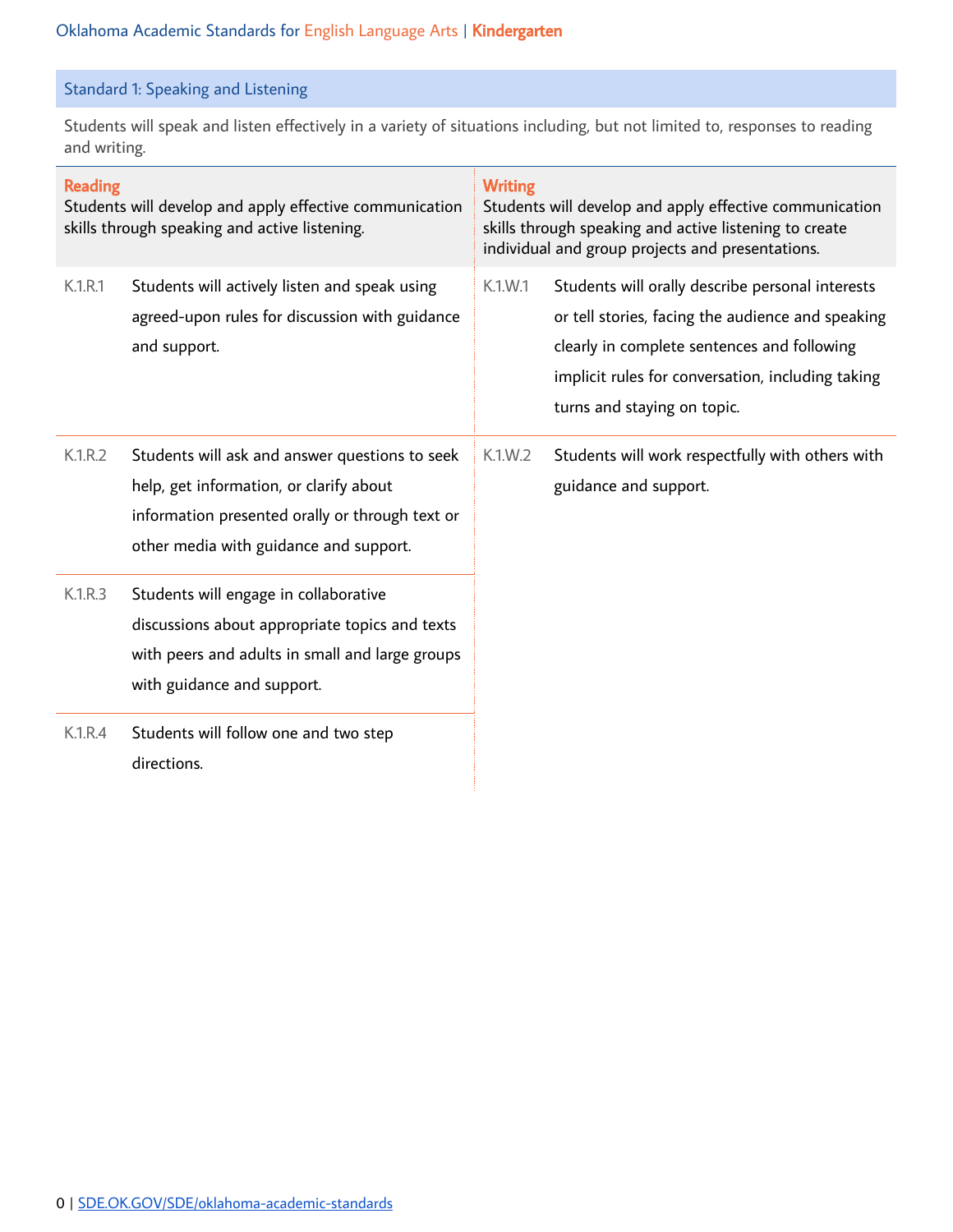Standard 2: Reading Foundations

Students will develop foundational skills for future reading success by working with sounds, letters, and text.

### Phonological Awareness

Phonological awareness is the ability to recognize, think about, and manipulate sounds in spoken language without using text.

- K.2.PA.1 Students will distinguish spoken words in a sentence.
- K.2.PA.2 Students will recognize and produce pairs of rhyming words, and distinguish them from non-rhyming pairs.
- K.2.PA.3 Students will isolate and pronounce the same initial sounds in a set of spoken words (i.e., alliteration) (e.g., "the puppy pounces").
- K.2.PA.4 Students will recognize the short or long vowel sound in one syllable words.
- K.2.PA.5 Students will count, pronounce, blend, segment, and delete syllables in spoken words.
- K.2.PA.6 Students will blend and segment onset and rime in one syllable spoken words (e.g., Blending:  $\vert$ ch $\vert$  + at = chat; segmenting: cat =  $\vert$ c $\vert$ + at).
- K.2.PA.7 Students will blend phonemes to form one syllable spoken words with 3 to 5 phonemes (e.g., /f/ /a/ /s/ /t/= fast).
- K.2.PA.8 Students will segment phonemes in one syllable spoken words with 3 to 5 phonemes (e.g., "fast" = /f/ /a/ /s/ /t/).
- K.2.PA.9 Students will add, delete, and substitute phonemes in one syllable spoken words. (e.g., "add /c/ to the beginning of "at" to say "cat;" "remove the /p/ from "pin," to say "in;" "change the /d/ in "dog" to  $|f|/r/$  to say "frog").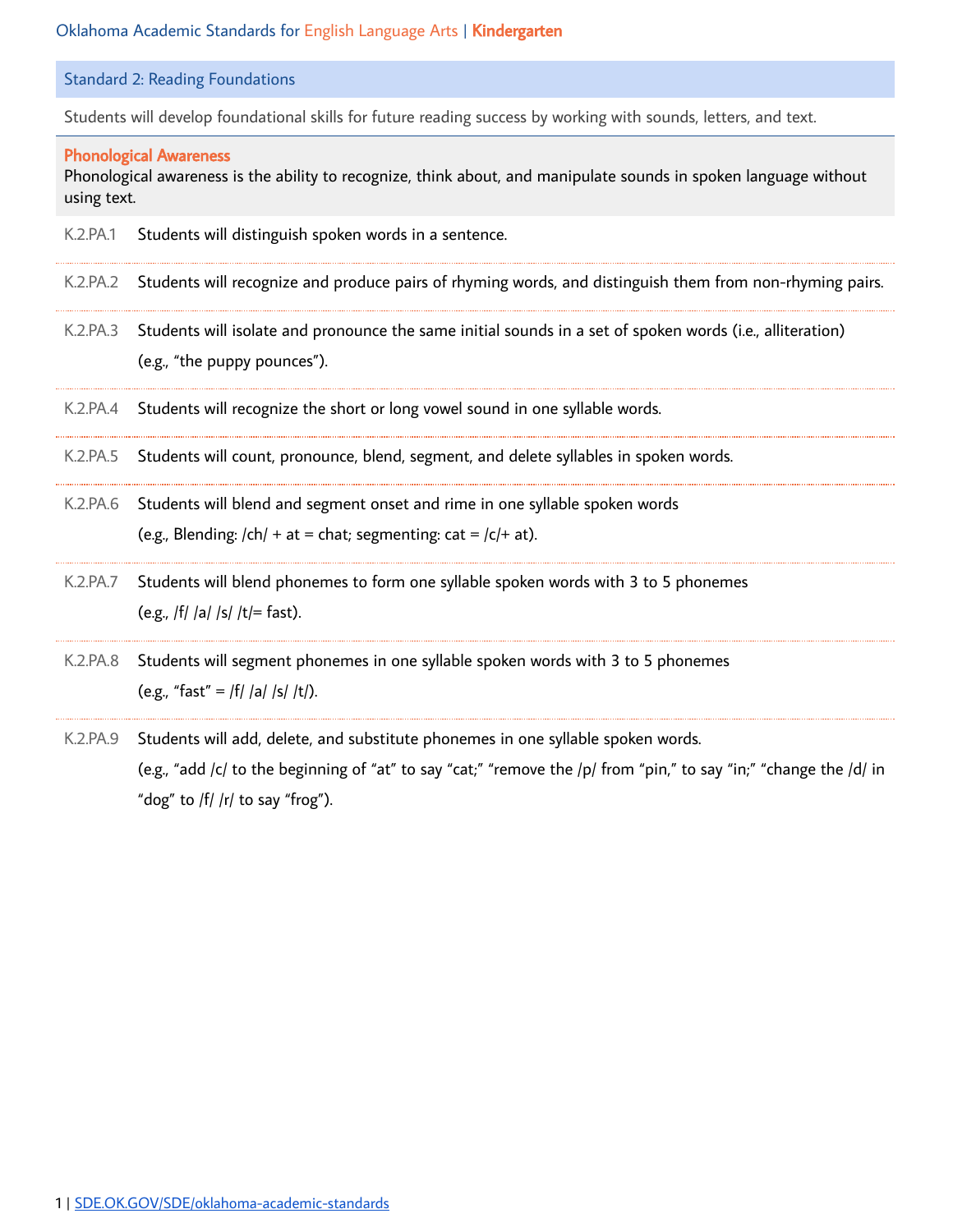#### Print Concepts

Students will demonstrate their understanding of the organization and basic features of print, including book handling skills and the understanding that printed materials provide information and tell stories.

- K.2.PC.1 Students will correctly form letters to write their first and last name and most uppercase and lowercase letters correctly.
- K.2.PC.2 Students will demonstrate their understanding that print carries a message by recognizing labels, signs, and other print in the environment.
- K.2.PC.3 Students will demonstrate correct book orientation and identify the title, title page, and the front and back covers of a book.
- K.2.PC.4 Students will recognize that written words are made up of letters and are separated by spaces.
- K.2.PC.5 Students will recognize that print moves from top to bottom, left to right, and front to back (does not have to be matched to voice).
- K.2.PC.6 Students will recognize the distinguishing features of a sentence. (e.g., capitalization of the first word, ending punctuation: period, exclamation mark, question mark) with guidance and support.

### Phonics and Word Study

Students will decode and read words in context and isolation by applying phonics and word analysis skills.

- K.2.PWS.1 Students will identify all uppercase and lowercase letters.
- K.2.PWS.2 Students will sequence the letters of the alphabet.
- K.2.PWS.3 Students will produce the primary or most common sound for each consonant, short and long vowel sound (e.g.,  $c = |k|$ ,  $c = |s|$ ,  $s = |s|$ ,  $s = |z|$ ,  $x = |ks|$ ,  $x = |z|$ ).
- K.2.PWS.4 Students will blend letter sounds to decode simple Vowel / Consonant (VC) and Consonant / Vowel / Consonant (CVC) words (e.g., VC words= at, in, up; CVC words = pat, hen, lot).

#### **Fluency**

Students will recognize high- frequency words and read grade-level text smoothly and accurately, with expression that connotes comprehension.

- K.2.F.1 Students will read first and last name in print.
- K.2.F.2 Students will read common high frequency grade-level words by sight (e.g., not, was, to, have, you, he, is, with, are).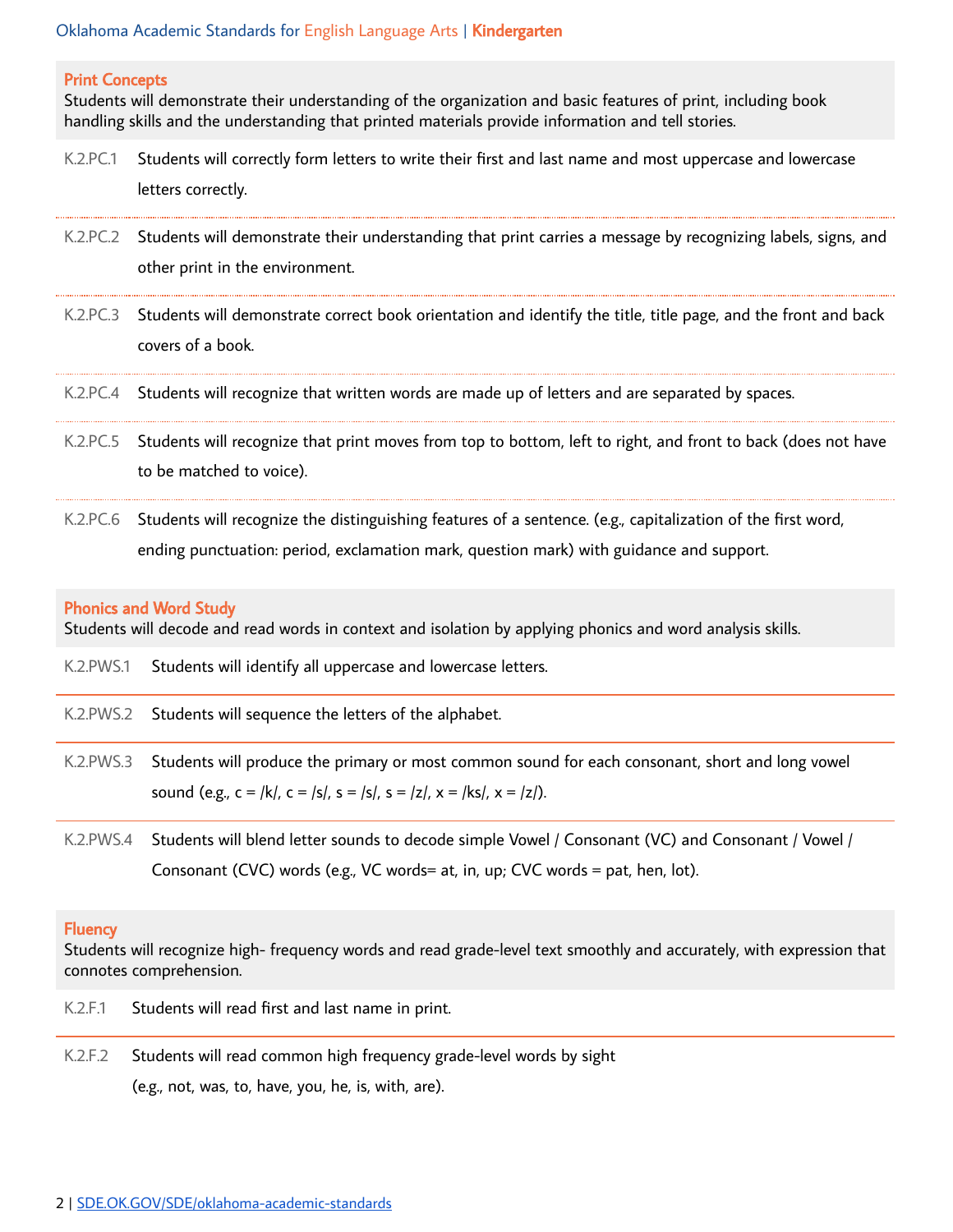Standard 2: Reading and Writing Process

Students will use a variety of recursive reading and writing processes.

| <b>Reading</b><br>Students will read and comprehend increasingly<br>complex literary and informational texts. |                                                                                                                               | <b>Writing</b><br>Students will develop and strengthen writing by engaging in a<br>recursive process that includes prewriting, drafting, revising,<br>editing, and publishing. |                                                                                                                  |  |
|---------------------------------------------------------------------------------------------------------------|-------------------------------------------------------------------------------------------------------------------------------|--------------------------------------------------------------------------------------------------------------------------------------------------------------------------------|------------------------------------------------------------------------------------------------------------------|--|
| K.2.R.1                                                                                                       | Students will retell or reenact major<br>events from a read-aloud with guidance<br>and support to recognize the main idea.    | K.2.W.1                                                                                                                                                                        | Students will begin to develop first drafts by<br>expressing themselves through drawing and emergent<br>writing. |  |
| K.2.R.2                                                                                                       | Students will discriminate between fiction<br>and nonfiction/informational text with<br>guidance and support.                 | K.2.W.2                                                                                                                                                                        | Students will begin to develop first drafts by<br>sequencing the action or details of stories/texts.             |  |
| K.2.R.3                                                                                                       | Students will sequence the events/plot<br>(i.e., beginning, middle, and end) of a<br>story or text with guidance and support. | K.2.W.3                                                                                                                                                                        | Students will begin to edit first drafts using<br>appropriate spacing between letters and words.                 |  |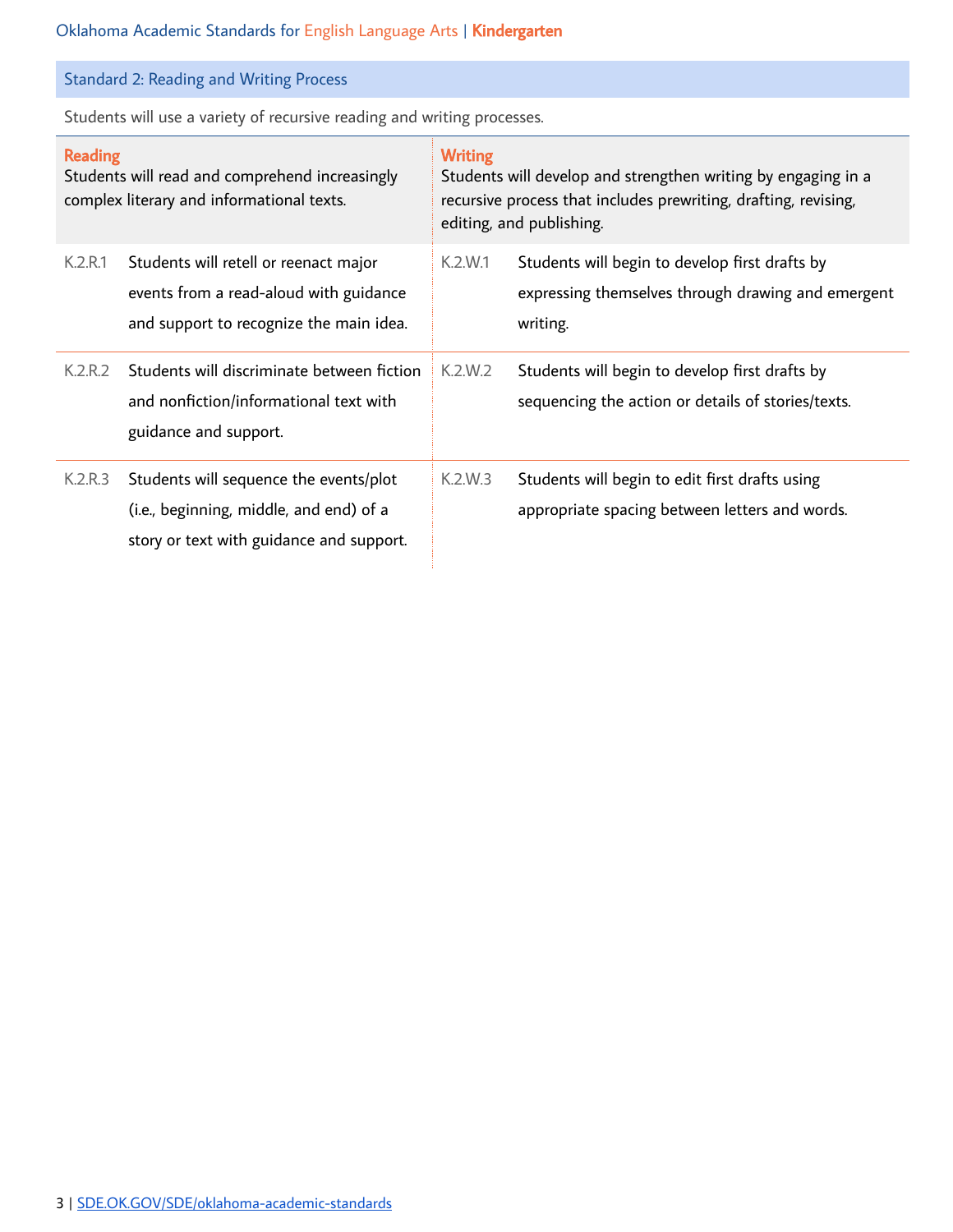Standard 3: Critical Reading and Writing

Students will apply critical thinking skills to reading and writing.

### Reading

Students will comprehend, interpret, evaluate, and respond to a variety of complex texts of all literary and informational genres from a variety of historical, cultural, ethnic, and global perspectives.

- K.3.R.1 Students will name the author and illustrator, and explain the roles of each in a particular story.
- K.3.R.2 Students will describe characters and setting in a story with guidance and support.
- K.3.R.3 Students will tell what is happening in a picture or illustration.
- K.3.R.4 Students will ask and answer basic questions (e.g., who, what, where, and when) about texts during shared reading or other text experiences with guidance and support.

## **Writing**

Students will write for varied purposes and audiences in all modes, using fully developed ideas, strong organization, well-chosen words, fluent sentences, and appropriate voice.

K.3.W Students will use drawing, labeling, dictating, and writing to tell a story, share information, or express an opinion with guidance and support.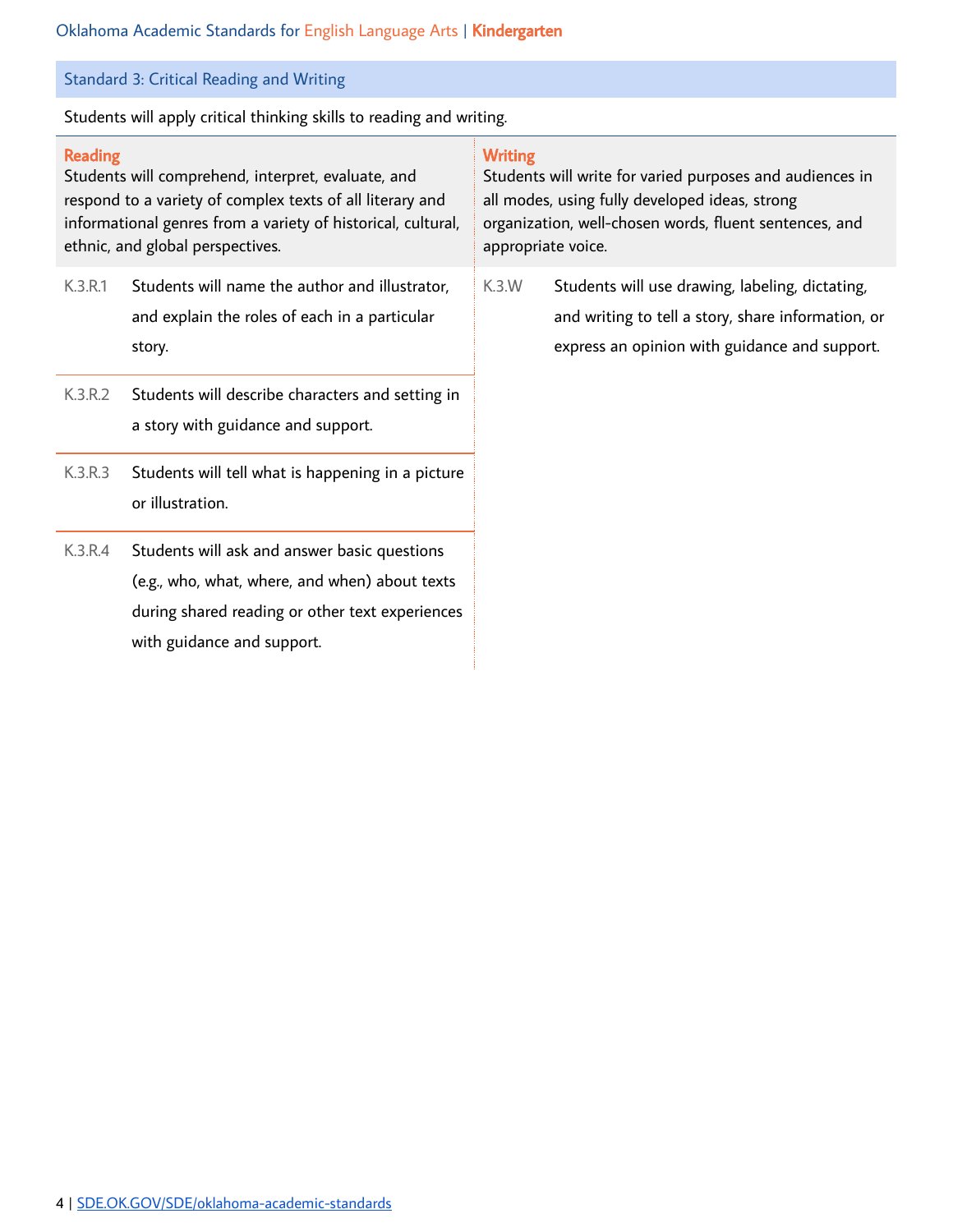# Standard 4: Vocabulary

Students will expand their working vocabularies to effectively communicate and understand texts.

| <b>Reading</b><br>Students will expand academic, domain-appropriate,<br>grade-level vocabularies through reading, word study, and<br>class discussion. |                                                                                                                                                          | <b>Writing</b><br>Students will apply knowledge of vocabularies to<br>communicate by using descriptive, academic, and<br>domain-appropriate abstract and concrete words in their<br>writing. |                                                                                                                                          |  |
|--------------------------------------------------------------------------------------------------------------------------------------------------------|----------------------------------------------------------------------------------------------------------------------------------------------------------|----------------------------------------------------------------------------------------------------------------------------------------------------------------------------------------------|------------------------------------------------------------------------------------------------------------------------------------------|--|
| K.4.R.1                                                                                                                                                | Students will acquire new academic,<br>content-specific, grade-level vocabulary and<br>relate new words to prior knowledge with<br>guidance and support. | K.4.W.1                                                                                                                                                                                      | Students will use new vocabulary to produce<br>and expand complete sentences in shared<br>language activities with guidance and support. |  |
| K.4.R.2                                                                                                                                                | Students will begin to develop an awareness of<br>context clues through read-alouds and other<br>text experiences.                                       | K.4.W.2                                                                                                                                                                                      | Students will select appropriate language<br>according to purpose with guidance and<br>support.                                          |  |
| K.4.R.3                                                                                                                                                | Students will name and sort pictures of objects<br>into categories based on common attributes<br>with guidance and support.                              |                                                                                                                                                                                              |                                                                                                                                          |  |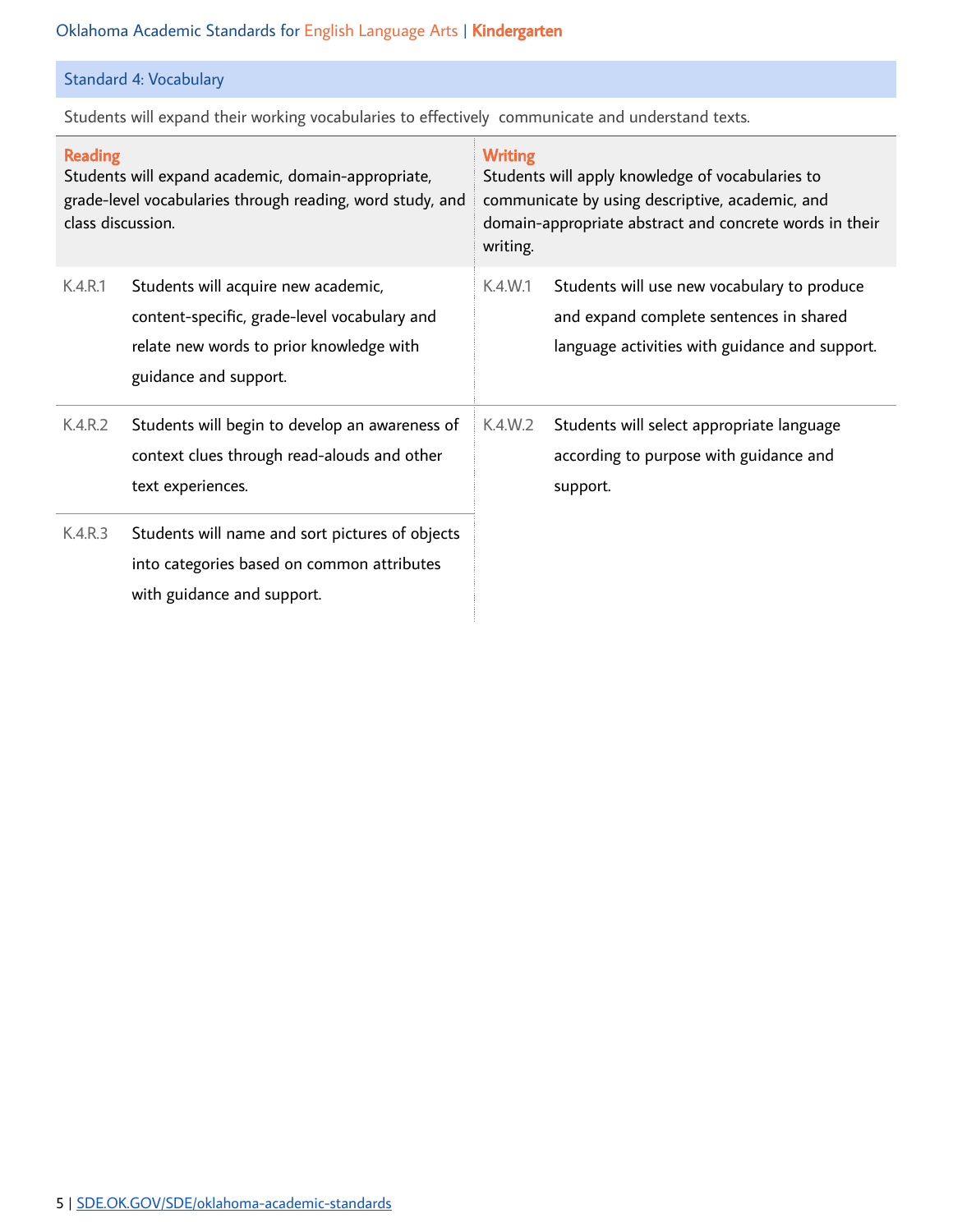# Standard 5: Language

Students will apply knowledge of grammar and rhetorical style to reading and writing.

| <b>Reading</b><br>Students will apply knowledge of grammar and rhetorical<br>style to analyze and evaluate a variety of texts. |                                                                                                                                            | <b>Writing</b><br>Students will demonstrate command of Standard English<br>grammar, mechanics, and usage through writing and<br>other modes of communication. |                                                                                                                                |  |
|--------------------------------------------------------------------------------------------------------------------------------|--------------------------------------------------------------------------------------------------------------------------------------------|---------------------------------------------------------------------------------------------------------------------------------------------------------------|--------------------------------------------------------------------------------------------------------------------------------|--|
| K.5.R.1                                                                                                                        | Students will begin to understand the function<br>of grammar through exposure to conversations,<br>read-alouds, and interactive reading.   | K.5.W.1                                                                                                                                                       | Students will capitalize, with guidance and<br>support:<br>their first name<br>the pronoun "I."<br>$\bullet$                   |  |
| K.5.R.2                                                                                                                        | Students will recognize concrete objects as<br>persons, places or things (i.e., nouns).                                                    | K.5.W.2                                                                                                                                                       | Students will begin to compose simple<br>sentences that begin with a capital letter and<br>end with a period or question mark. |  |
| K.5.R.3                                                                                                                        | Students will recognize words as actions (i.e.,<br>verbs).                                                                                 |                                                                                                                                                               |                                                                                                                                |  |
| K.5.R.4                                                                                                                        | Students will group pictures and/or use<br>movement to determine spatial and time<br>relationships such as up, down, before, and<br>after. |                                                                                                                                                               |                                                                                                                                |  |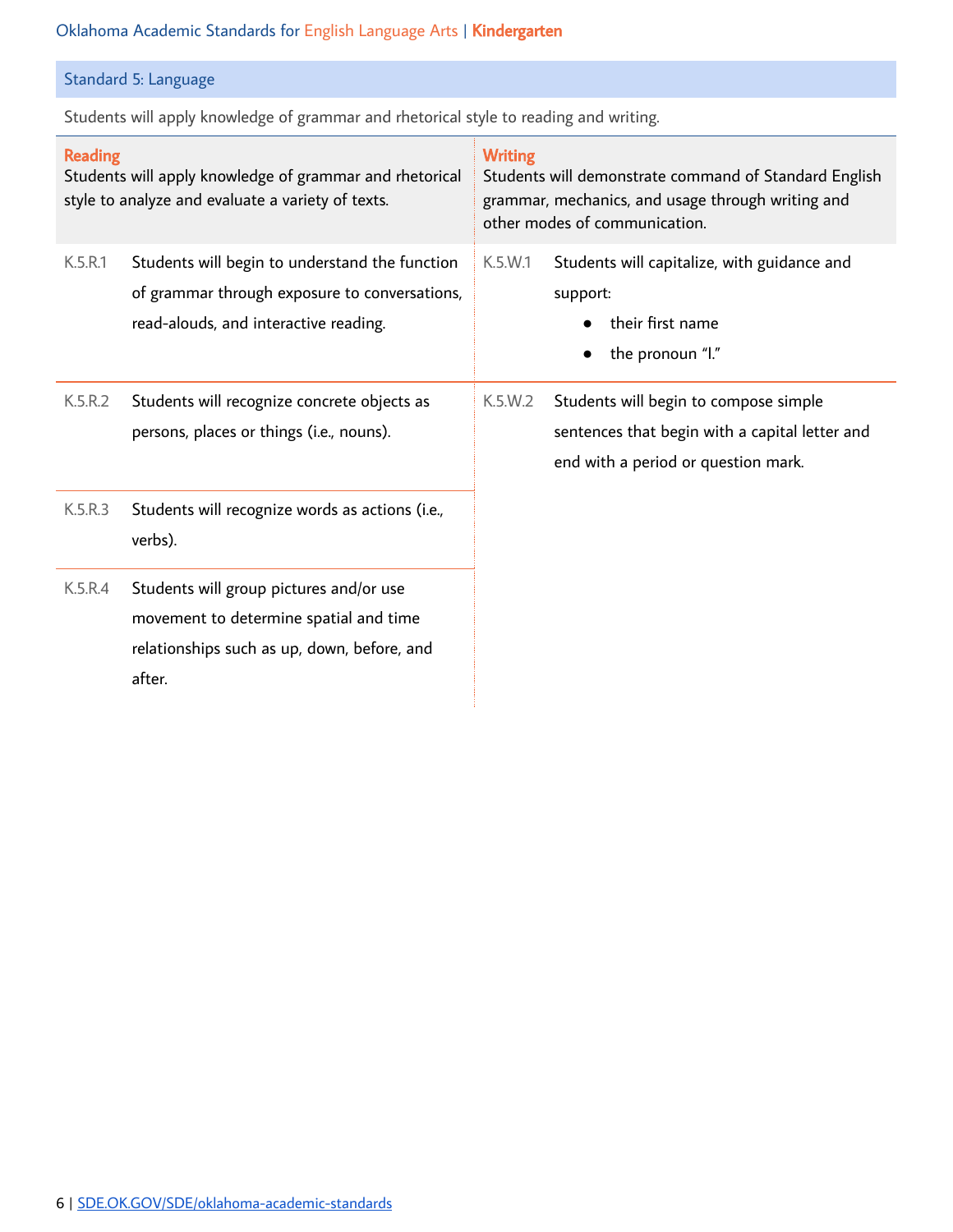# Standard 6: Research

Students will engage in inquiry to acquire, refine, and share knowledge.

| <b>Reading</b><br>Students will comprehend, evaluate, and synthesize<br>resources to acquire and refine knowledge. |                                                                                                                                              | <b>Writing</b><br>Students will summarize and paraphrase, integrate<br>evidence, and cite sources to create reports, projects,<br>papers, texts, and presentations for multiple purposes. |                                                                                                                                                  |
|--------------------------------------------------------------------------------------------------------------------|----------------------------------------------------------------------------------------------------------------------------------------------|-------------------------------------------------------------------------------------------------------------------------------------------------------------------------------------------|--------------------------------------------------------------------------------------------------------------------------------------------------|
| K.6.R.1                                                                                                            | Students will identify relevant pictures, charts,<br>grade-appropriate texts, or people as sources of<br>information on a topic of interest. | K.6.W.1                                                                                                                                                                                   | Students will generate topics of interest and<br>decide if a friend, teacher, or expert can answer<br>their questions with guidance and support. |
| K.6.R.2                                                                                                            | Students will identify graphic features to<br>understand a text including photos,<br>illustrations, and titles to understand a text.         | K.6.W.2                                                                                                                                                                                   | Students will find information from provided<br>sources during group research with guidance<br>and support.                                      |